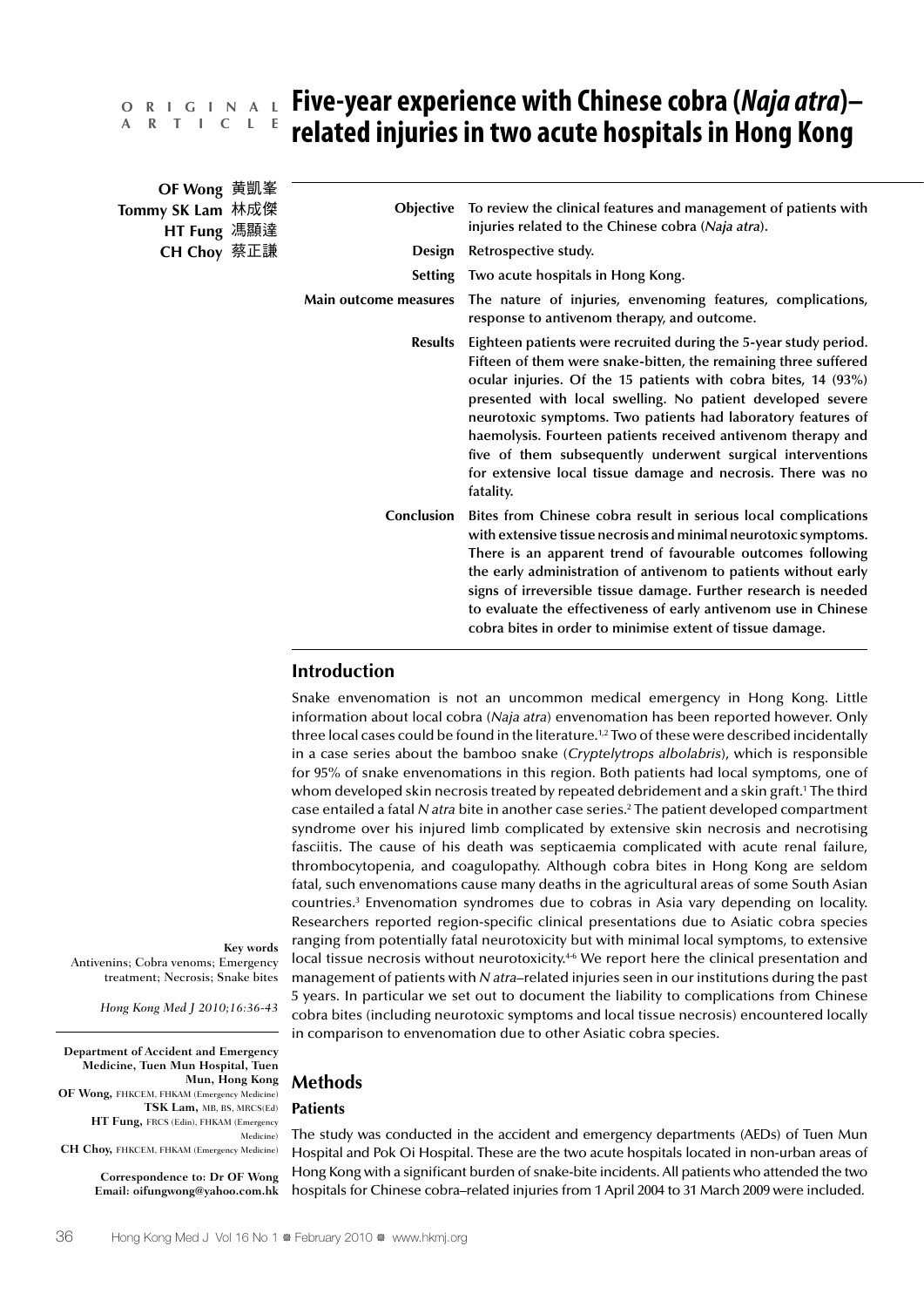| TABLE 1. Frequency of patients presenting with cobra bites |  |
|------------------------------------------------------------|--|
|------------------------------------------------------------|--|

|                                 | No. of patient injuries |
|---------------------------------|-------------------------|
| According to month              |                         |
| January                         | 0                       |
| February                        | 0                       |
| March                           | 1                       |
| April                           | $\mathbf{1}$            |
| May                             | 1                       |
| June                            | 0                       |
| July                            | 1                       |
| August                          | 6                       |
| September                       | 2                       |
| October                         | $\overline{4}$          |
| November                        | $\overline{2}$          |
| December                        | $\Omega$                |
| According to time of injury     |                         |
| 0000-0559                       | $\mathbf{1}$            |
| 0600-1159                       | 5                       |
| 1200-1759                       | 8                       |
| 1800-2359                       | $\overline{4}$          |
| According to body part involved |                         |
| Upper limb                      | 5                       |
| Lower limb                      | 10                      |
| Eye                             | 3                       |
| According to location           |                         |
| Indoors                         | 8                       |
| Outdoors                        | 10                      |

#### **Snake identification**

The species of snake was confirmed by examination of the specimen (dead or alive), opinion sought from local experts (ie advice from the Kadoorie Farm and Botanical Gardens), identification by the patient with the snake photo handbook, or the combination of typical clinical features and patients' descriptions of the appearance of the snakes.

#### **Evaluation**

For each incident, demographic data, its timing and location, interval between injury and arrival at the AED (bite-to-door time), envenoming symptoms, local complications, antivenom therapy (number of vials and bite-to-needle time) and response, any surgical intervention, and length of hospital stay were retrieved from the clinical records.

# **Results**

During the study period, there were a total of 18 confirmed cases of *N atra*–related injuries. For six incidents, the dead snake specimen was available for

|        | 香港兩間急症醫院處理與眼鏡蛇有關的受<br>傷病例的五年經驗                                                                                                                                          |
|--------|-------------------------------------------------------------------------------------------------------------------------------------------------------------------------|
| 目的     | 探討與眼鏡蛇有關的受傷病例,其臨床症狀與處理方<br>法。                                                                                                                                           |
| 設計     | 回顧研究。                                                                                                                                                                   |
| 安排     | 香港兩間急症醫院。                                                                                                                                                               |
| 主要結果測量 | 受傷類別、毒液特徵、併發、對抗毒治療的反應及結<br>果。                                                                                                                                           |
| 結果     | 研究期間共有18位病人,其中15位被蛇咬傷,其餘<br>3位被蛇的毒液傷及眼部。15位被眼鏡蛇咬傷的病人<br>中,14位(93%)的傷口出現腫脹。病人均沒有嚴<br>重的神經中毒症狀,兩位病人的檢驗結果顯示有溶<br>血。14位病人接受抗毒治療,其中5位最終須進行手<br>術以治療擴大性的傷口組織受捐及壞死。沒有死亡案<br>例。 |
| 結論     | 被眼鏡蛇咬傷的病人會引致嚴重的傷口組織併發,繼<br>而有擴大性的組織壞死,及出現輕微的神經中毒症<br>狀。縱使病人未有出現不能逆轉的組織受損,盡早使<br>用抗毒治療有明顯較好的治療結果。需要進一步研究<br>及早使用抗毒治療是否可以減低被眼鏡蛇咬傷的組織<br>受損程度。                             |
|        | antification. Ton matiqueta waxa alala ta idantifu tha                                                                                                                  |

identification. Ten patients were able to identify the snakes to be Chinese cobra clearly, using the snake photo handbook. Two others were bitten by snakes of similar appearance and developed typical clinical features of Chinese cobra–bite poisoning. On the other hand, four patients with suspected Chinese cobra injuries were excluded, because their wounds lacked typical clinical features, despite the Chinese cobra having been described or identified by the respective patients.

## **Time of occurrence and mode of injuries**

Among the confirmed cases, 15 endured cobra bites, whilst three suffered ocular injuries from cobravenom spat into their eyes. One patient was bitten by a cobra in mainland China, but all the others were local cases. Of the 18 incidents, 14 (78%) occurred in the summer and early autumn period (between August and November), 13 (72%) ensued in the daytime (06:00-17:59), and eight (44%) occurred indoors. Most of the cobra bites involved the lower limbs (Table 1). All but two patients arrived at the hospital within 2 hours of presentation.

## **Local and systemic complications from cobra bites**

Eleven of the 15 patients with cobra bites complained of paraesthesia over the wounds and in three of them, the paraesthesias progressed over the entire forearm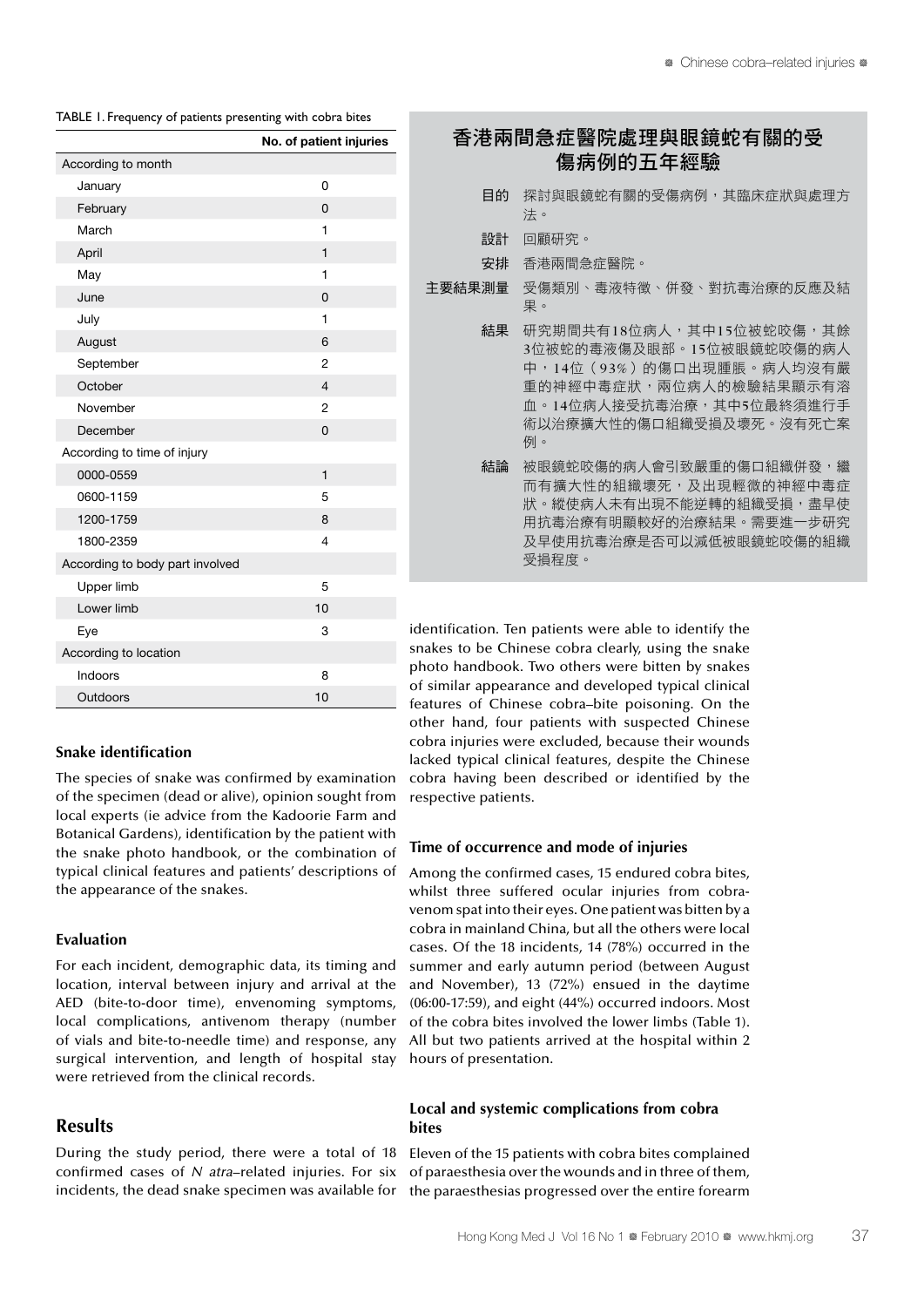| TABLE 2. Clinical features of patients with Naja atra bites |  |  |  |
|-------------------------------------------------------------|--|--|--|
|-------------------------------------------------------------|--|--|--|

| <b>Patient</b><br>No. | Sex/age<br>(years)            |                               | Injured area Neurotoxicity <sup>#</sup> | <b>Initial</b><br>local<br>symptom <sup>§</sup> | Bite-to-<br>needle time<br>(hours) |
|-----------------------|-------------------------------|-------------------------------|-----------------------------------------|-------------------------------------------------|------------------------------------|
|                       | Without surgical intervention |                               |                                         |                                                 |                                    |
| $1*$                  | M/34                          | Right ankle                   | $+$                                     | P, E                                            | 3                                  |
| $\overline{2}$        | F/44                          | <b>Right little</b><br>finger | $++$                                    |                                                 | 3                                  |
| 3                     | F/44                          | Left foot                     | $+$                                     | S, E                                            | 4                                  |
| $\overline{4}$        | F/44                          | Right thumb                   | $++$                                    | P, E                                            | 6                                  |
| 5                     | M/51                          | Right thumb                   | $++$                                    | P, E                                            | 3                                  |
| 6                     | F/67                          | Right thumb                   | $+$                                     | S, E                                            | 3                                  |
| 7                     | F/20                          | Left 5th toe                  | $+$                                     | S, E                                            | $\overline{7}$                     |
| 8                     | M/44                          | Right 3rd toe                 | $+$                                     | S, E                                            | 12                                 |
| 9                     | M/48                          | Right thumb                   |                                         | S, E                                            | $\overline{2}$                     |
| 10                    | F/9                           | Left foot                     |                                         | P, E                                            | $\overline{4}$                     |
|                       | With surgical intervention    |                               |                                         |                                                 |                                    |
| 11                    | F/78                          | Right 4th toe                 |                                         | S, E                                            | 2                                  |
| 12                    | M/58                          | Left ankle                    |                                         | P, E                                            | 25                                 |
| 13                    | F/26                          | Left 5th toe                  | $+$                                     | S, E                                            | $\mathbf{1}$                       |
| 14                    | F/84                          | Left ankle                    | $+$                                     | S, B                                            | $\overline{c}$                     |
| 15 <sup>†</sup>       | M/59                          | Right leg                     | $+$                                     | S, B, N                                         |                                    |

This patient was discharged against medical advice and the outcome was unknown

No antivenoms therapy because of delayed presentation

Neurotoxicity:  $+$  = paraesthesia over bitten area,  $++$  = progressive paraesthesia of the affected limb

Extension of swelling:  $P =$  pain without obvious swelling,  $S =$  extensive swelling well beyond the bitten area; local skin condition:  $E = \text{erythema}, B = \text{bruising or discolouration}$ of skin:  $N =$  necrosis

> although the bite was on the fingers and thumb. No patient developed severe neurotoxic symptoms (limb weakness, respiratory muscle paralysis, or apnoea), but on presentation two had gastro-intestinal symptoms (including nausea and vomiting). Of the 15 patients, 14 presented with swelling over bitten areas (Table 2), around half of whom (6/14) developed necrosis over the injured area and five were treated by debridement (Table 3). Three patients treated by debridement received a skin graft or skin flap for wound repair

due to the extensive area involved. Two patients developed laboratory features of haemolysis with a reduction in haemoglobin (Hb) level, elevated blood bilirubin and lactate dehydrogenase (LDH) levels. One patient developed a coagulopathy associated with the wound infection. Electrocardiograms (ECG) performed on 13 patients revealed no obvious abnormalities. Moreover, none of the 15 patients developed cardiovascular instability (hypotension or bradycardia), and there was no mortality.

#### **Antivenom therapy and clinical outcome**

The antivenom we used was manufactured by the Shanghai Institute of Biological Products and each vial contained 1000 IU. The recommended dose on the product insert for Chinese cobra bite was 2000 IU, but the indications were not clearly documented. Fourteen of the 15 patients with cobra bites were given antivenom. Local pain and swelling were the indications we adopted for antivenom in 13 patients. The remaining patient (case 2) had progressive paraesthesia over her injured limb; her symptoms improved soon after the administration of antivenom. The median time lag to antivenom administration after the snakebites was 3 hours (range, 1-25 hours). Treatment was discontinued once there was cessation of progressive swelling or neurotoxic symptoms. The number of vials given ranged from 1 to 21. In our patients, no allergic reaction or adverse effect was encountered after using antivenom. All patients with cobra bites were frequently reassessed (every 2 to 4 hours). The decision to administer additional antivenom doses was made by individual emergency physicians, based on the perceived clinical response to treatment. The timing of repeated antivenom doses ranged from 2 to 12 hours, depending on the perceived progress of symptoms and availability of antivenom.

Patients who recovered without tissue necrosis received at least two vials of antivenom. For patient 6

TABLE 3. Details pertaining to patients having surgical interventions

| Case<br>No. | <b>Operations</b>                                           | <b>Extension of necrosis (depth)</b>                                                         | <b>Bacterial growth</b>                                                                             | Length of<br>stay (days) |
|-------------|-------------------------------------------------------------|----------------------------------------------------------------------------------------------|-----------------------------------------------------------------------------------------------------|--------------------------|
| 11          | Repeated debridement x 3<br>+ skin graft                    | 3rd, 4th and 5th toe, to lateral malleolus<br>(subcutaneous tissue)                          | Klebsiella spp, Acinetobacter spp,<br>Enterobacter spp, Enterococcus spp, and<br>Peptostreptococcus | $3+22*$                  |
| 12          | Debridement + skin flap and<br>graft                        | Anterolateral aspect of distal 1/3 of leg to<br>lateral dorsum of foot (subcutaneous tissue) | Enterococcus spp                                                                                    | 31                       |
| 13          | Repeated debridement x 2<br>+ skin graft                    | Extended to dorsum of foot (subcutaneous<br>tissue)                                          | Enterococcus spp and Clostridium<br>perfringens                                                     | 29                       |
| 14          | Bedside debridement under<br>local anaesthesia x 4          | Lateral aspect of foot (subcutaneous tissue)                                                 | Enterococcus spp and Acinetobacter spp                                                              | $6+7+64*$                |
| 15          | Bedside debridement under<br>local anaesthesia <sup>t</sup> | Shin (subcutaneous tissue)                                                                   | Acinetobacter spp                                                                                   | 3                        |

Repeated admission for wound care

† Debridement on follow-up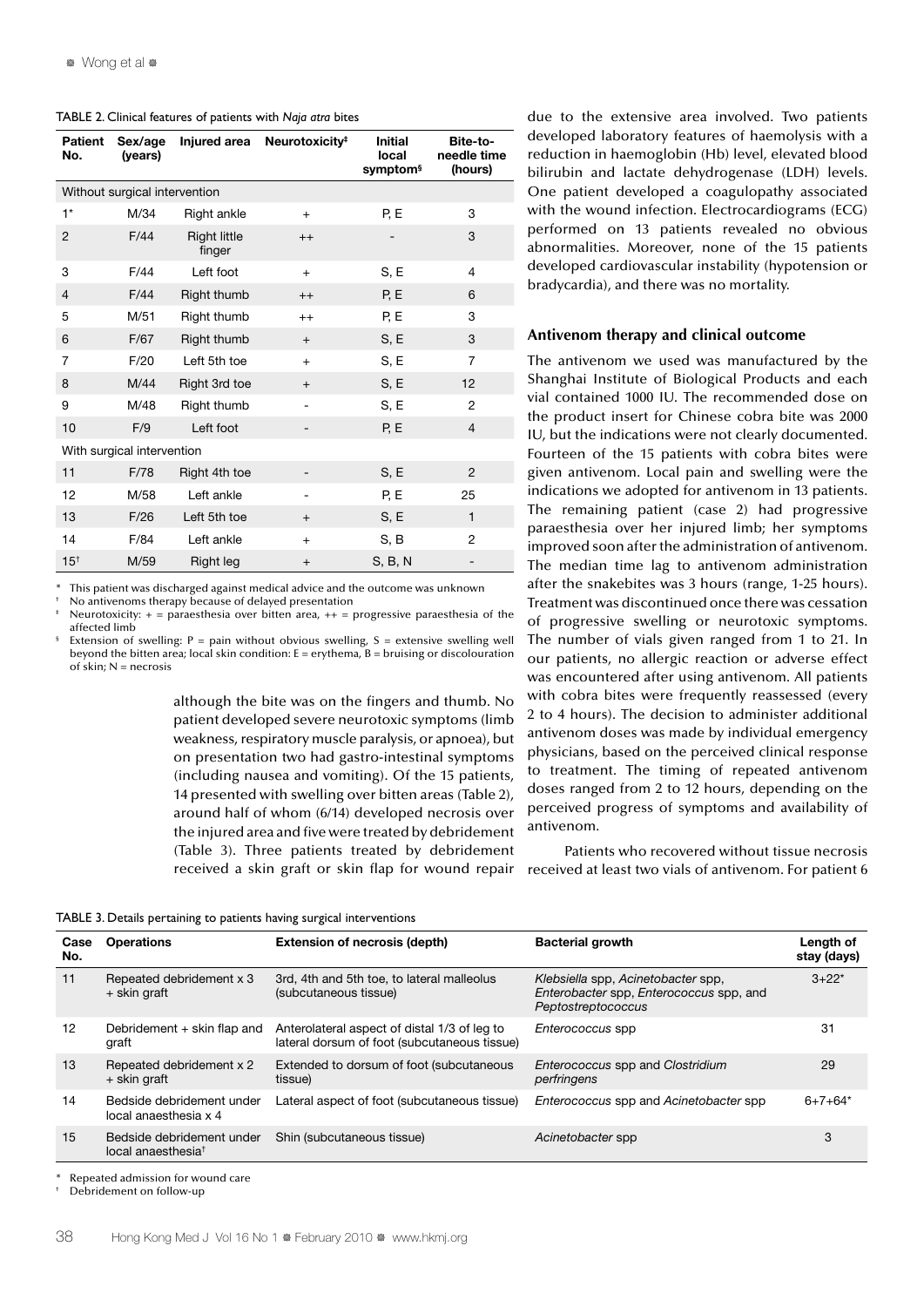

FIG 1. Clinical photos of local complications in two patients after *Naja atra* bites and photos of a dead specimen of *N atra*

(A1 to A4) Extensive tissue necrosis involving the dorsum of left foot after cobra bite over the left ankle of patient 12 with subsequent debridement and skin flap performed

(B1 to B4): Skin necrosis involving the whole dorsum of the left foot of the patient in patient 13 after cobra bite over the fifth toe. Debridement of necrotic skin and skin graft was done

(C1 to C2): A dead specimen of a *N atra* with the fangs and hood shown

with a cobra bite over her right thumb and progressive swelling across the wrist, 21 vials of antivenom were used in total. The local swelling subsequently subsided, and was followed by only a small area of necrosis, which healed without surgical interventions. The outcome of patient 1 was unknown, as he was discharged against medical advice.

Five patients developed extensive tissue necrosis treated by surgical interventions. Among these, patient 15 did not receive antivenom due to delayed presentation (22 hours post-injury) and tissue necrosis at presentation. The other four each received 1 to 18 vials of antivenom therapy (Table 3).

In patient 12, administration of antivenom was delayed due to difficulty in snake identification. Further enquiries about the snake's appearance and review of the clinical features confirmed the *N atra* bite. The first dose of antivenom was therefore given 25 hours post-injury. Although the swelling ceased progressing after 12 vials of antivenom, the local skin condition deteriorated and extensive tissue necrosis ensued, despite administration of a total of 18 vials (Fig 1).

Patients 11, 13, and 14 developed extensive tissue necrosis for which surgical interventions were carried out, although their antivenom therapy was started within 4 hours of injury (Tables 2 and 3). Patient 11 had cobra bite over her right fourth toe and was admitted into medical ward for further management after one vial of antivenom given in the AED. There was no obvious progression of swelling during her stay in medical ward. She was subsequently discharged on day 3. However, extensive swelling was noticed when the patient was followed up in the outpatient clinic on day 10 post-injury. She was admitted into the orthopaedic ward for further management.

Patient 13 presented with a cobra bite on her left little toe. The contents of two vials of antivenom were given about 1 hour after envenomation. The patient had progressive pain and swelling across her left ankle during reassessment. Another six vials of antivenom were used 13 hours post-injury, but with no improvement. Subsequently, skin necrosis developed despite a total of 20 vials antivenom being used (Fig 1).

Patient 14 presented with swelling and dark discolouration of the wound 1 hour after a cobra bite over her left ankle. A total of six vials of antivenom were given. Despite the apparent cessation of the progression of swelling, blisters formed that were subsequently followed by ulceration and necrosis, for which repeated surgical debridement was performed. Very likely due to her prolonged immobilisation, she stayed in the orthopaedic ward for around 2 months for rehabilitation.

#### **Length of stay**

Most of the patients with cobra bites (11/15) had short hospital stays (1-4 days). Four patients (6, 12, 13, and 14) had repeated admissions or a prolonged stay for wound care (Table 3).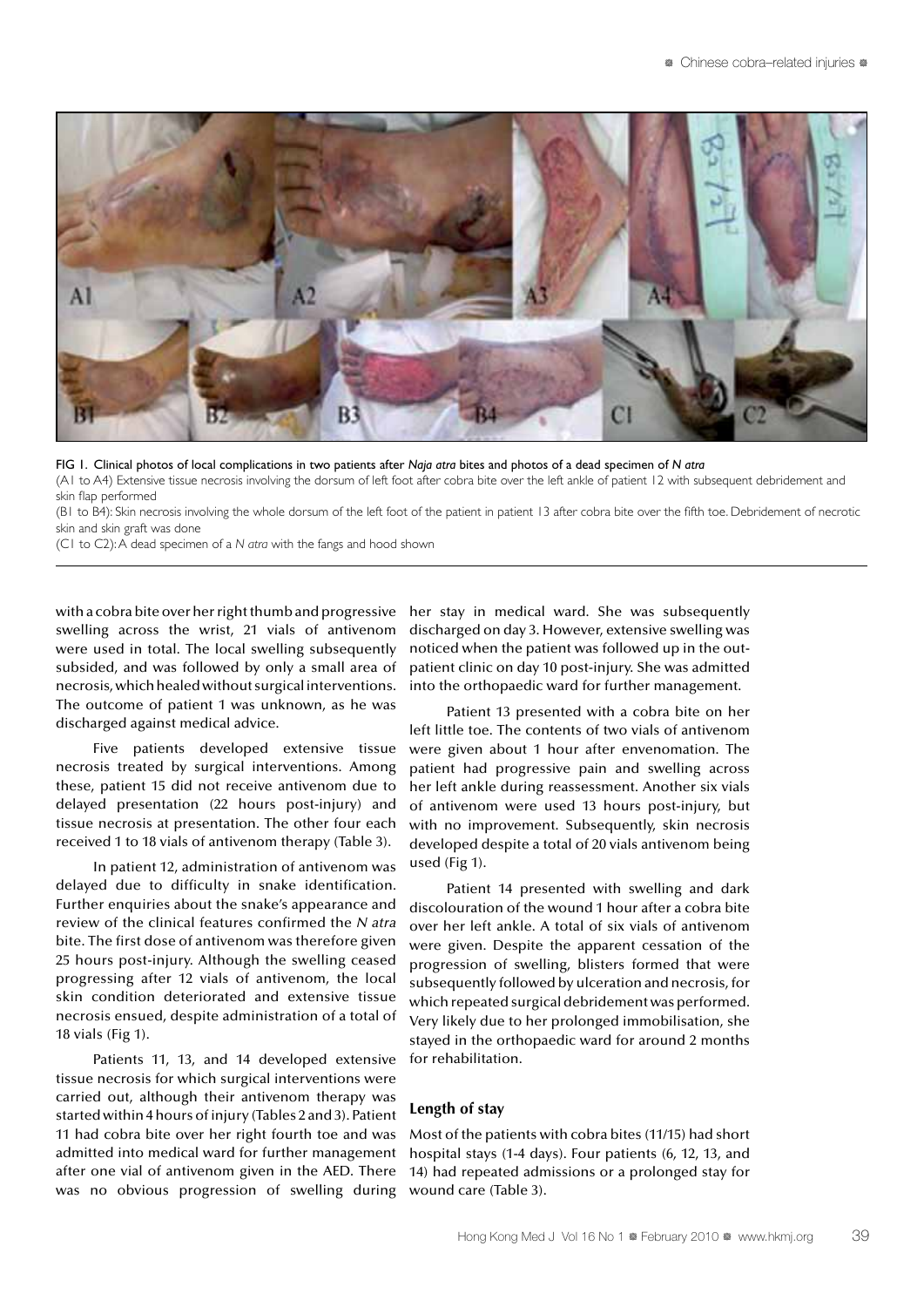

FIG 2. Geographic distribution of Asiatic cobras<sup>9</sup>

# **Discussion**

## **Time of occurrence**

The seasonal distribution (mainly in summer and early autumn) of cobra-related injuries in our study had a similar pattern to that described in a previous local epidemiological study on snake bites.<sup>7</sup> The Chinese cobra is active day and night.<sup>8</sup> However, the majority of incidents in our series happened during daylight. The cobra bite incidents were not related to any particular type of human activity.

## **Overview of the medical significance of Chinese cobra and other Asiatic cobra species**

The Chinese cobra (*N atra*), also known as Formosa Island cobra, is a native of Hong Kong that also inhabits Northern Laos, northern Vietnam, southern China, and Taiwan (Fig 29 ). In Taiwan, over the years *N atra* has caused significant injuries (even neuromuscular junction blockade resulting in severe neurotoxicity) and deaths.10,11 Apart from *N atra*, most other Asiatic cobras are also considered to be medically important, often biting humans and giving rise to significant morbidity and mortality, especially in South Asia.12 In the past, all Asiatic cobra populations were regarded as a single species, *N naja*. However, there is much diversity among cobras inhabiting different parts of Asia in terms of morphology, and most importantly, venom composition. Recent revisions of the taxonomy of Asiatic cobras based on an analysis of their morphological characters,<sup>13</sup> combined with the mitochondrial DNA sequence of their evolutionary lineages, have revealed the existence of at least 10 distinct species of Asiatic *Naja* (Fig 2).9 Their bites in general cause local and neurological complications, but difference in venom composition accounts for geographical variations in clinical features following cobra bites (Table  $4^{4,6,11,14}$ ). Apparently, bites from the same cobra species in different regions may also present differently.15 Cobra venoms comprise a complex mixture of enzymatic and non-enzymatic proteins, peptides, and other organic compounds. Analysis of the proteomic profile of *N atra* venom showed that cardiotoxins, neurotoxins, haemotoxins, and phospholipase  $A_2$  contributed 68%, 11%, 3%, and 15% of the proteins, respectively.<sup>16</sup> In addition to the common local and neurological effects of cobra venom exposure, cardiovascular and haematological disturbance may ensue.

# **Neurotoxicity**

The neurotoxin (the primary lethal component in cobra venom) blocks acetylcholine receptors in the postsynaptic regions of motor end plates without affecting the release of acetylcholine in presynaptic terminals.<sup>17</sup> Phospholipase  $A_2$  in cobra venom was shown to have additional neuromuscular blocking activity in vitro.18 The clinical manifestations of neurotoxicity include: ptosis, ophthalmoplegia, dysphagia, flaccid paralysis, respiratory paralysis, and coma.19 A Taiwan study on *N atra* bites reported neurotoxicity with muscle weakness in 15% (4/27) of the patients.<sup>11</sup> However, in our series profound

| TABLE 4. Geographical variation of clinical features following Asiatic cobra bites |  |  |  |
|------------------------------------------------------------------------------------|--|--|--|
|                                                                                    |  |  |  |

| Cobra species                                                               | <b>Cases with neurotoxic</b><br>symptoms                         | <b>Cases with necrosis</b>                                        | <b>Ratio of neurotoxicity</b><br>to local tissue necrosis |
|-----------------------------------------------------------------------------|------------------------------------------------------------------|-------------------------------------------------------------------|-----------------------------------------------------------|
| Malayan cobra (Naja naja leucodira and Naja<br>naja kaouthia*) <sup>4</sup> | 13% (6/47)                                                       | 43% (20/47)                                                       | 1:3.6                                                     |
| Philippine cobra (Naja philippinensis) <sup>6</sup>                         | 97% (38/39)                                                      | 8% (3/39)                                                         | 12.6:1                                                    |
| Thai cobra (Naja kaouthia) <sup>14</sup>                                    | 31% (14/45) prospective study;<br>13% (5/40) retrospective study | 91% (41/45) prospective study;<br>65% (26/40) retrospective study | $1:3.5$ (overall)                                         |
| Chinese cobra (Naja atra) in Taiwan <sup>11</sup>                           | 15% (4/27)                                                       | 30% (8/27)                                                        | 1:2                                                       |
| Chinese cobra (Naja atra) in Hong Kong<br>(present study)                   | 20% (3/15) <sup>†</sup>                                          | 40% (6/15)                                                        | 1:2                                                       |

\* New names: *Naja sumatrana* and *Naja kaouthia*

Only three patients presented with progressive paresthesia over the injured limbs and there was no neurotoxic paralysis with systemic muscle weakness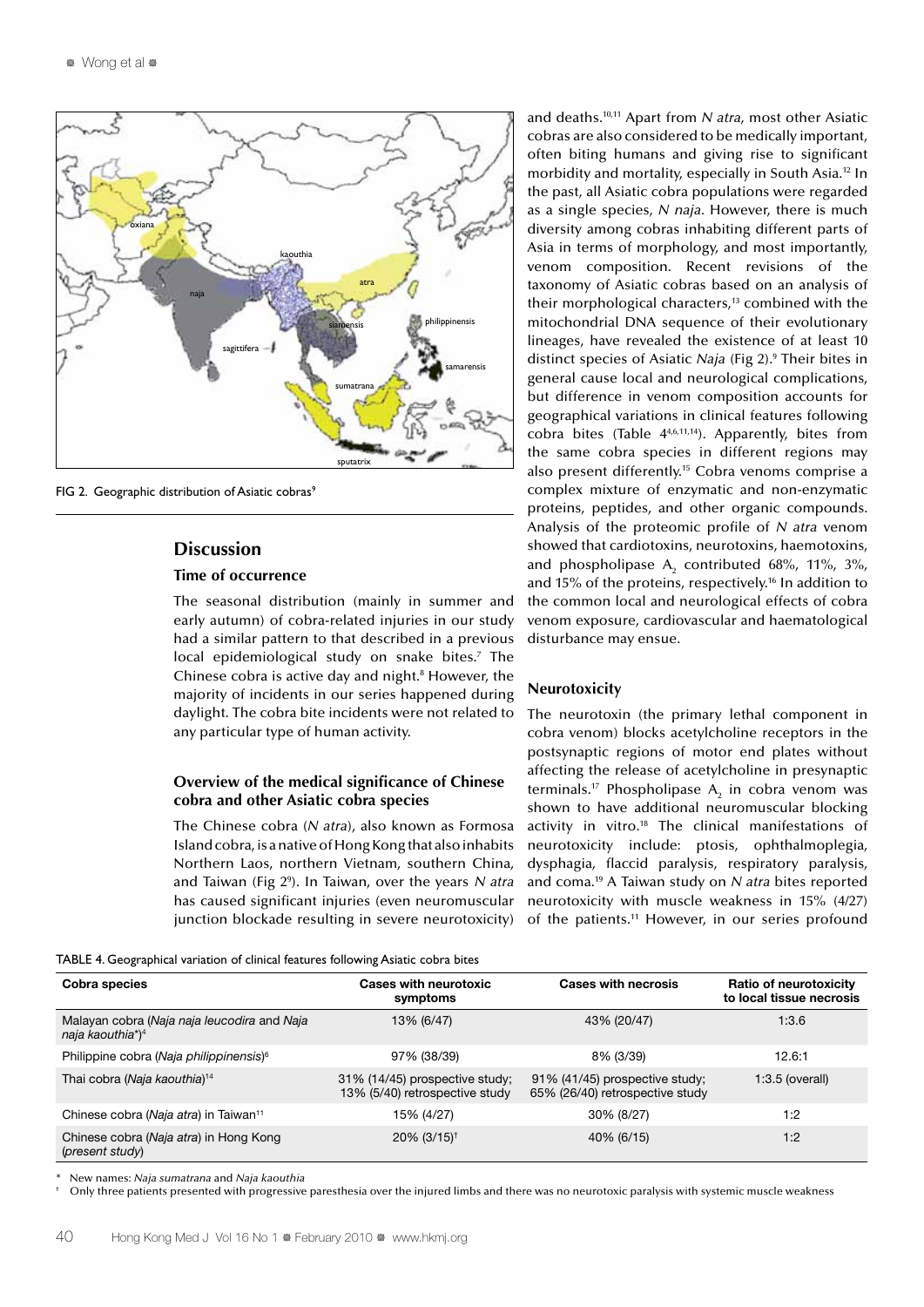neurotoxicity after bites by *N atra* was not encountered. Antivenom therapy and respiratory support are the mainstay for treating neuromuscular paralysis.20 In addition, neostigmine has been successfully used to overcome neuromuscular blockade after Asiatic cobra bites.19

#### **Cardiotoxicity**

The cardiotoxic effect (systolic cardiac arrest) due to cobra venom was discovered following experiments entailing perfusing the hearts of the frogs and toads with the whole cobra venom and venom-derived fractions. The action of cardiotoxins on the heart was subsequently found to depend on the properties of an intact cell membrane and this explains their diverse local and systemic actions.<sup>21</sup> Reid<sup>4</sup> reported significant ECG changes (ST segment depression and T wave changes) in a patient after a cobra bite. Sinus node dysfunction manifesting as a marked atrioventricular junctional escape rhythm and left bundle branch block after a cobra bite has also been reported.<sup>22</sup> Cardiovascular instability is more prone to occur in patients with hypoxia and acidosis secondary to respiratory paralysis. The absence of respiratory paralysis may have contributed to the cardiovascular stability of our cases.

### **Haemolysis**

Animal studies have demonstrated that the venom from  $N$  atra has significant haemolytic activity,<sup>23</sup> including a synergistic effect of the cardiotoxin with phospholipidase  $A_2$ <sup>23,24</sup> An in-vitro study revealed that the cardiotoxin from *N atra* venom caused disintegration of the membrane structure of human erythrocytes, which potentiates the hydrolysis of phospholipids in the membrane by the phospholipase  $\mathsf{A}_2$ .<sup>25</sup> Reid<sup>4</sup> reported three cases of haemolysis, with a 30 to 40 g/L decrease of Hb level, in 47 patients bitten by *Naja sumatrana* and *Naja kaouthia*. In our study, patients 12 and 18 developed features of haemolysis with decreases in Hb concentration (by 25 and 7 g/L, respectively), and increases of both bilirubin and LDH levels.

#### **Coagulopathy**

Venoms from African cobra species cause impairment of haemostasis. In-vitro study of venoms from *Naja melanoleuca* and *Naja nigricollis* showed an anticoagulant effect due to digestion of the fibrinogen and an inhibitory effect on platelet aggregation.<sup>26</sup> Warell et al<sup>27</sup> reported spontaneous haemorrhage in three patients after *N nigricollis* bites, one of whom died of subarachnoid haemorrhage. In several large studies on Asiatic cobra bites, no significant coagulopathy was reported.<sup>4,14,28</sup> Patient 12 in our series developed disseminated intravascular coagulopathy secondary to wound infection; his international normalised ratio increased to 1.4 on day 9 after the injury. Therefore, the coagulopathy could have been a complication of the wound, rather than the direct effect of cobra venom.

### **Local tissue necrosis**

Cobra venoms cause extensive local tissue destruction, mainly due to the effect of cytotoxins and myotoxic phospholipase  $A_{2}$ , while the local effects from viper bites are mainly due to haemorrhagic metalloproteinases, which are also responsible for the haemorrhagic syndrome after such envenomation.<sup>29</sup> Metalloproteinase has not been identified in the *N atra* venom.16 Animal studies show that tissue damage occurs as early as 5 minutes after intradermal injection of *N nigricollis*.<sup>30</sup> Histopathological study on *N atra* bite wounds in humans revealed focal necrosis within the epidermis with thrombosis and fibrinoid deposits in the superficial and deep dermal vessels, as well as features of leukocytoclastic vasculitis.<sup>31</sup> The extensive local tissue damage from cobra venom is believed to result from the direct cytotoxic effects, with ischaemia secondary to vascular change of the dermal vessels and subsequent bacterial infection. Extensive areas of dark discolouration over the wounds in our patients probably indicate local tissue ischaemia that could be an early sign of irreversible tissue damage.

In contrast to viper bites that cause deep tissue damage, local tissue damage due to cobra bites is generally superficial and limited to the skin and subcutaneous tissue.28 Our series demonstrated that Chinese cobra envenomation caused necrosis involving skin and subcutaneous tissue, with sparing of the muscle layer. The depth and extension of tissue involvement probably depend on the depth to which venom is injected. The cobra has short fangs so that the venom is injected in the subcutaneous layer and rarely causes extensive muscle damage.

#### **Ocular injury (cobra venom ophthalmia)**

The spitting behaviour of cobra is a defensive mechanism. Ocular injury from spitting of venom by *N* atra had been reported in Taiwan.<sup>10</sup> The spitting ability is related to fang modification, by which constriction of the discharge orifice enables the spitting behaviour.<sup>32</sup> Permanent blindness can result from delayed management of ocular injuries caused by cobra venom. Ocular exposure of venom from *N nigricollis* causes corneal ulcers, diffuse superficial keratitis, and globe perforation. $33$  Prompt irrigation with copious amount of water should be started at the scene as soon as possible. Any benefit for ocular injuries from cobra venom following local antivenom therapy currently remains unproven. One patient received diluted antivenom over the injured eye due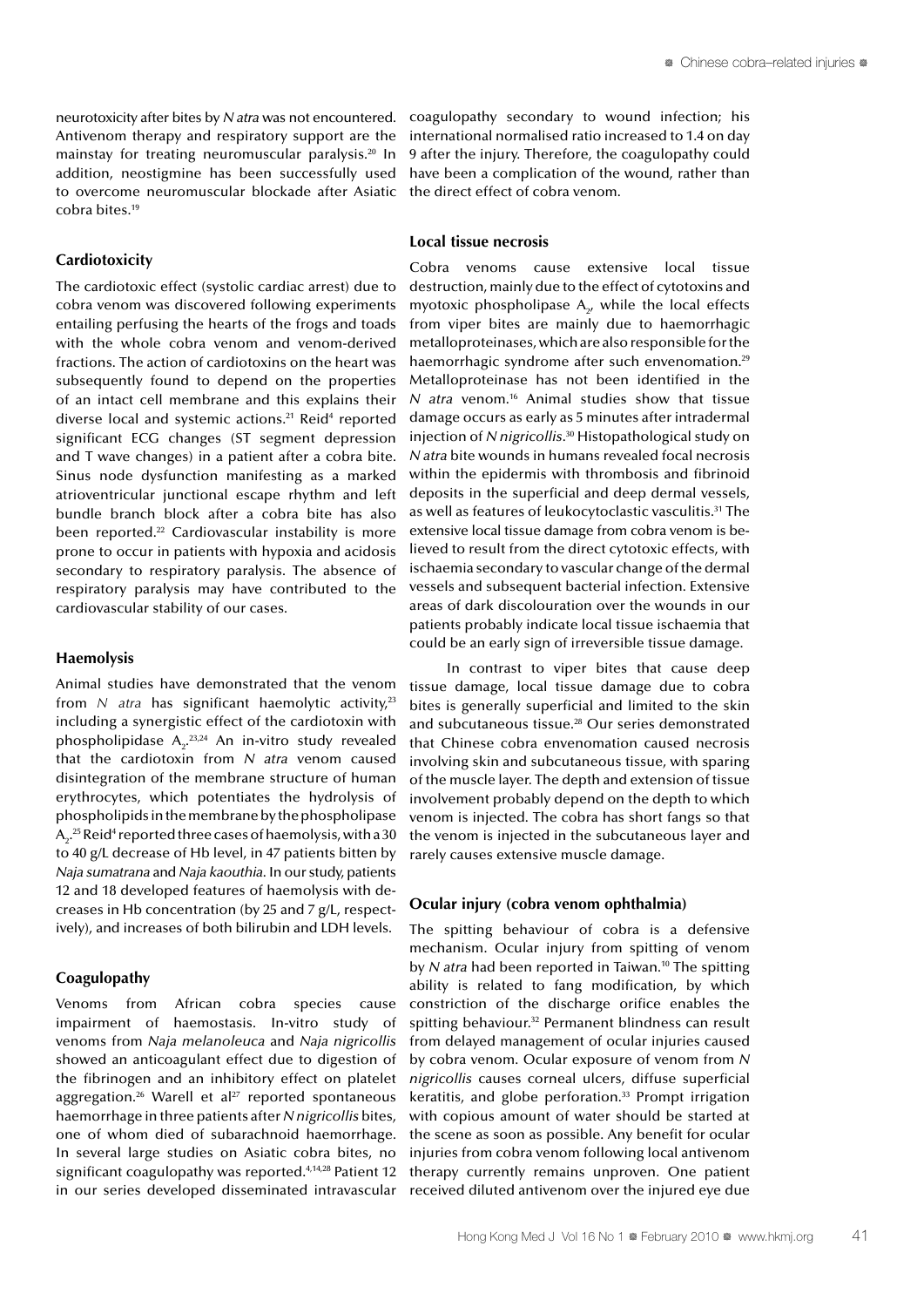to persistent pain; her symptoms improved with the treatment. All three of our patients recovered without any serious ocular complications.

#### **Bacterial infection**

A study from Hong Kong showed the presence of multiple pathogenic bacteria in the oral cavity of *N atra*, including *Morganella morganii* and *Enterococcus faecalis*, which play an important role in the wound complications from cobra bites.<sup>34</sup> Notably, *Enterococcus* and *Acinetobacter* species were commonly found in the wounds of our patients (Table 3).

#### **Antivenom therapy for local tissue damage**

According to clinical experience from overseas, antivenom is not effective in the management of local complications of cobra bites; notably local tissue damage is not believed to be reversed by such treatment.35 In their study on the use of a single bolus of antivenom in patients with Thai cobra (*N kaouthia* and *Naja siamensis*) bites causing respiratory failure, Pochanugool et al $20$  showed no positive correlation between the severity of necrosis and the quantity of antivenom administered. However, local complications were not the targeted outcome in their study, and important factors affecting the response to antivenom (initial condition of the wound, biteto-needle time) were not mentioned. Warrell et  $a^{127}$ reported 14 cases of *N nigricollis* bites in which eight patients developed necrosis around the bite site despite receiving antivenom in doses of up to 80 mL. However, all the patients presented to the respective hospitals after a delay; their bite-to-admission time ranged from 6 to 24 hours. Delayed administration could be the major cause of antivenom ineffectiveness in preventing local tissue necrosis.

An animal study showed that tissue necrosis developed within 1 hour of intracutaneous *N atra* venom injection.36 Early intravenous administration of antivenom (within 30 minutes) was shown to reduce the area of damage from cobra venom in mice.37 A pharmacokinetic study of the cytotoxin from *N atra* venom in rabbits demonstrated that it had a strong local tissue–binding affinity, evident as incomplete systemic absorption after intramuscular injection of the cytotoxin.38 The early administration of an adequate dose of antivenom may theoretically minimise the extent of local tissue damage by neutralising the cobra venom in the local tissues and control the destructive effects of the cytotoxin. In our patients, an apparently favourable trend on local (skin) clinical outcomes was demonstrated in patients who had received adequate doses of antivenom early. The effective dose of antivenom for the prevention of tissue necrosis was not clearly defined in our series of patients, but a minimum of two vials was used

in patients with favourable clinical outcomes. Late dosing of antivenom (after more than 24 hours) did not prevent skin necrosis. In patients who underwent extensive surgery, a high venom load combined with delayed and/or inadequate antivenom dosing (patients 11, 12, and 13) may well have hindered tissue salvage. Moreover, patient co-morbidity may also affect such outcomes. Thus, patient 14 had diabetes mellitus and subsequently developed extensive skin necrosis despite early administration of antivenom. Medical illnesses that impair the peripheral circulation could well affect the distribution of antivenom in the affected area as well as the innate ability of compromised tissues to recover.

In our series, although extensive skin necrosis only occurred in the lower limbs, the relationship between the injured parts of body and clinical outcome was not clearly defined, as other factors, including the presenting skin condition and the timing and dosing of antivenom, appeared important. We look forward to a further study focusing on early use of antivenom after cobra bites, to evaluate possible improvement at the site of injury, minimisation of tissue necrosis, and avoidance of destructive surgical interventions. This strategy appears justified, as none of our patients developed anaphylaxis or delayed serum sickness even after very large doses (up to 21 vials), and according to other local experience with snake antivenom, allergic reactions are uncommon.<sup>39</sup>

Although early signs of skin necrosis—skin discolouration and blister formation—developed in the first 3 days after envenomation in most of the patients, delayed necrosis also seemed to occur (patient 11). Follow-up assessment is needed after 1 week, even if the progression of swelling appears well-controlled following initial antivenom therapy.

## **Limitations**

The sample size of our series of cobra bites was small, which precluded the use of precise statistical evaluation. The highly variable venom loads could also confound the prediction of clinical outcomes from cobra bites, and cause difficulty in evaluating the response to antivenom therapy in individual patients.

# **Conclusion**

Envenoming by *N atra* in Hong Kong may cause serious local complications. Our study showed a trend towards better local outcomes associated with early antivenom use (within 12 hours). Further study is needed to confirm or refute this possibility. If confirmed, it is also necessary to determine the optimal dose and effective timing of such therapy following cobra bites, with a view to minimising the development of local tissue necrosis and prevent the need for surgical interventions.